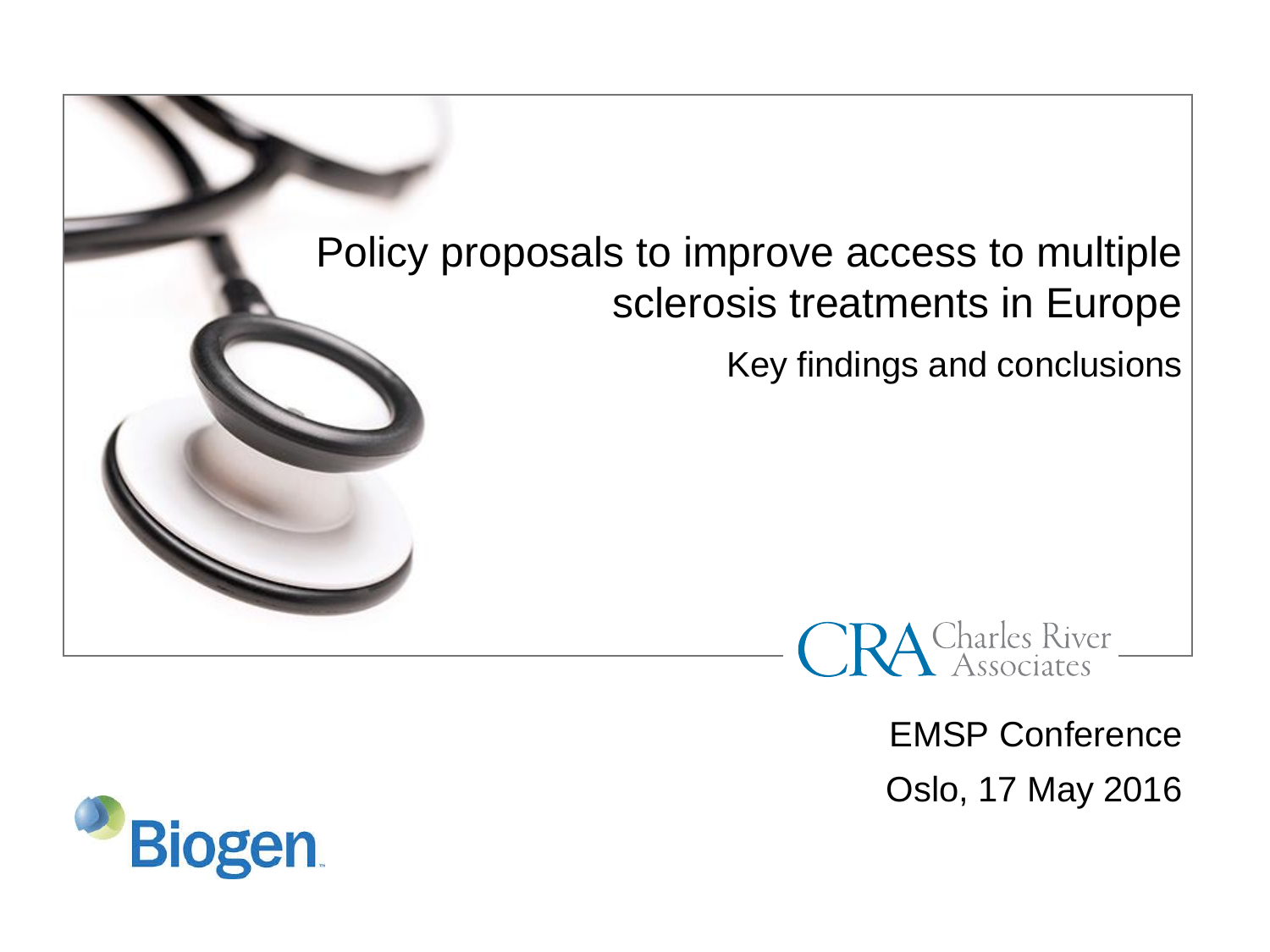## This research builds on a study conducted by CRA in 2014

## There are considerable variation in access to treatment for MS patients

Proportion of all MS patients receiving DMDs in 2013 (%)<sup>1</sup>



Best performers have seen increased access along with catch up from poor performers such as the UK and Eastern European countries.



Germany **69%** 

CRA (2014) Access to medicines for multiple sclerosis: Challenges and opportunities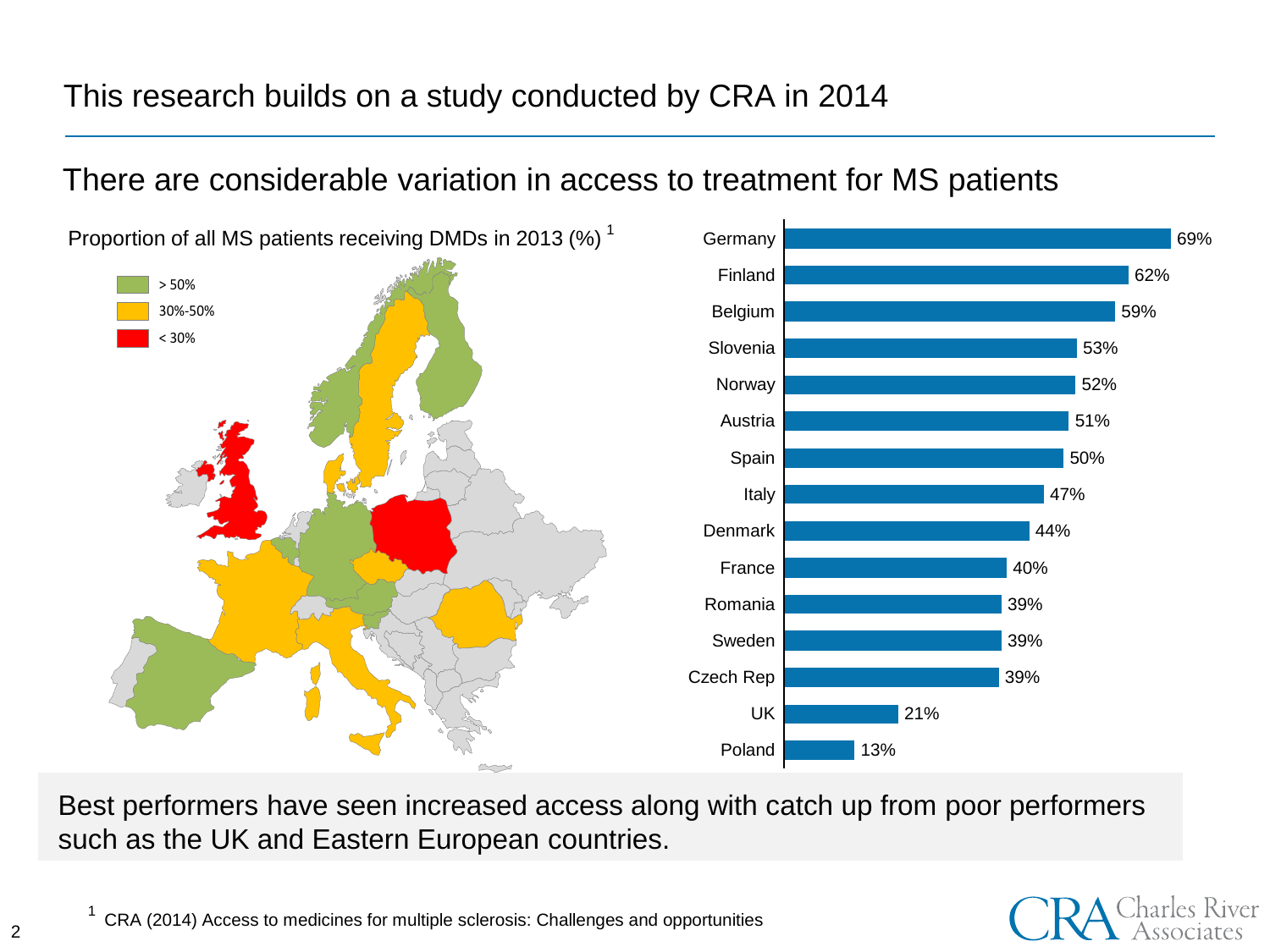This report seek to characterize more precisely what barriers prevent access to good clinical care in MS along the entire patient care pathway



ssociates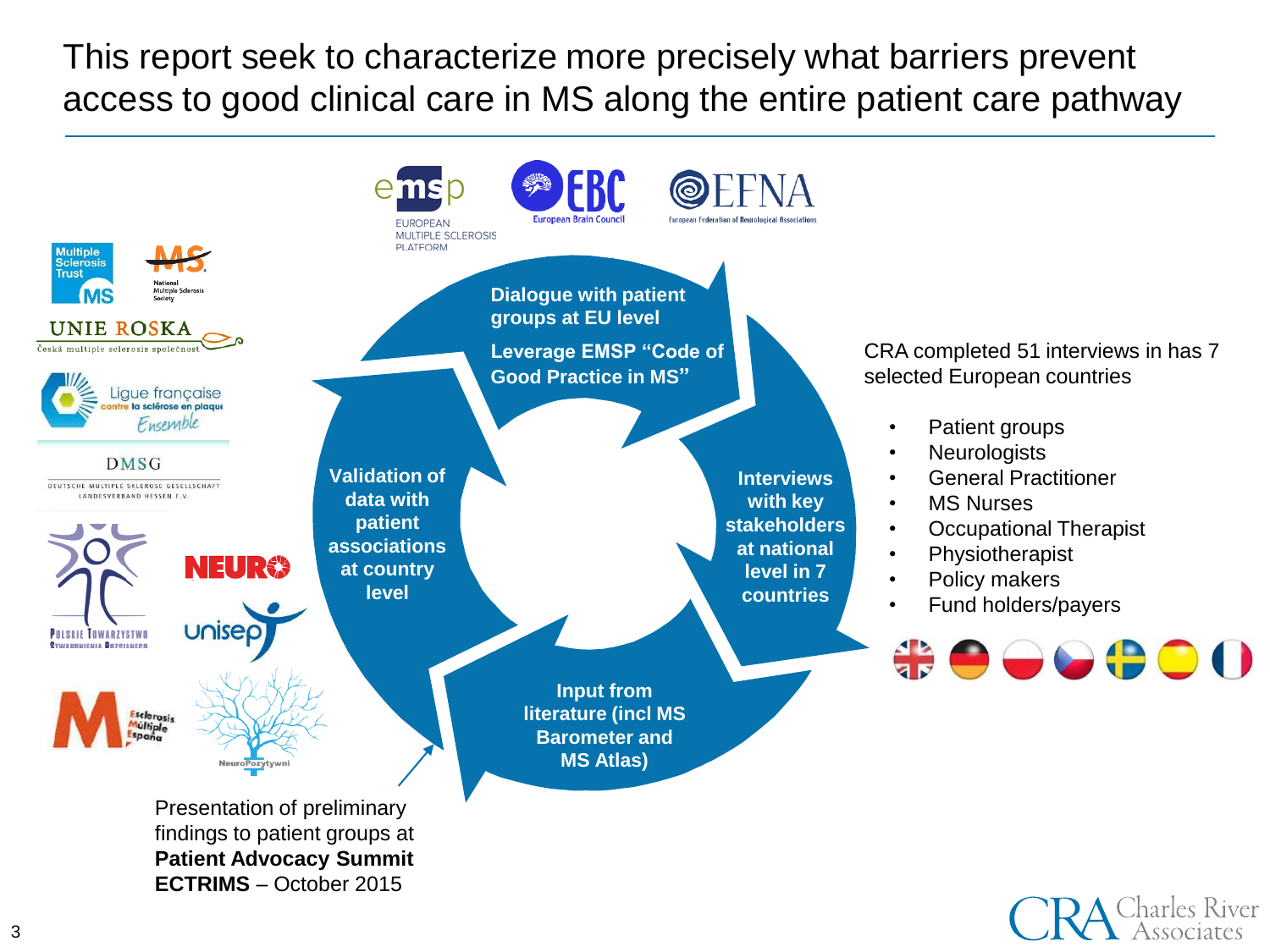# Key barriers & suggested good practices along the care pathway

#### *Challenges*

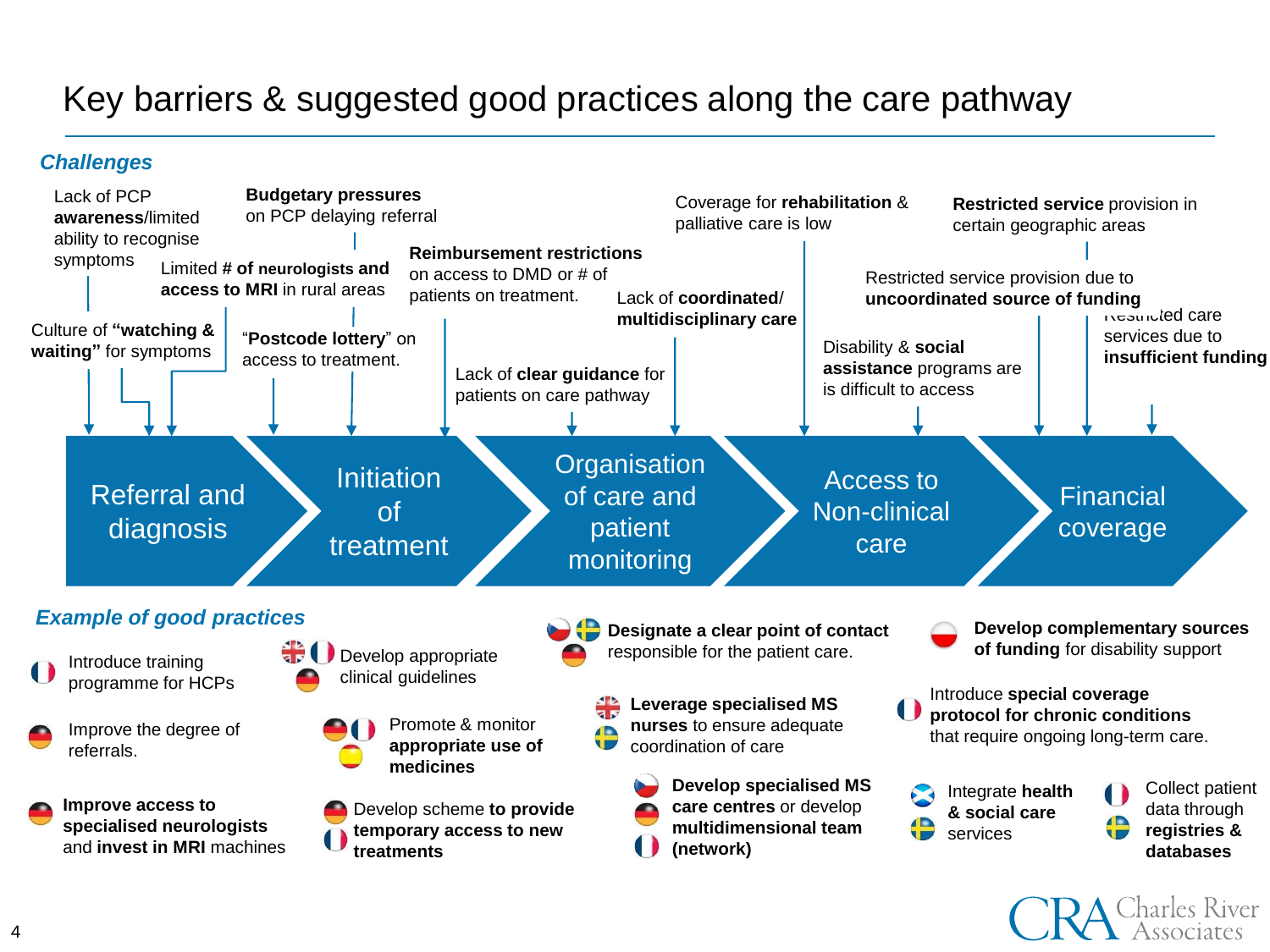# Policy recommendations at national level

#### **Western European countries with social health insurance system** 00000

- Accentuate effort on coordinated approach to care
- Ensure greater availability of neurological rehabilitation in rural areas
- Support the expansion of the MS nurse network to overcome workload issues
- Increase funding for non-clinical care such as physiotherapy/rehabilitation

### **Southern European countries OO毛O**

- Support development of infrastructure to enable patients in rural settings to access neurologists in a timely manner
- Continue to promote the development of MS network and or specialised MS centres
- Raise general awareness of MS in the population and amongst healthcare professionals to raise the quality of MS care

#### **OOOOO Northern European countries**

- Supporting the development of infrastructure to enable patients in rural settings to be diagnosed earlier
- Raise the profile of MS, with the longer-term goal of increasing access to PCPs and neurologists
- Investigate ways to clearly define the scope of healthcare and social care
- Support and encourage contributions from MS care providers to the MS registry

### **Central and Eastern European countries COOOO**

- Increase health care spending in line with economic growth and increase funding for MS
- Raise physician awareness of the need to diagnose and treat MS early
- Lower restrictions in access to treatment and expand treatment criteria to include all patients at early stage.
- Investigate ways to support the development of the patient databases
- Continue to promote the development of MS network and or specialised MS centres